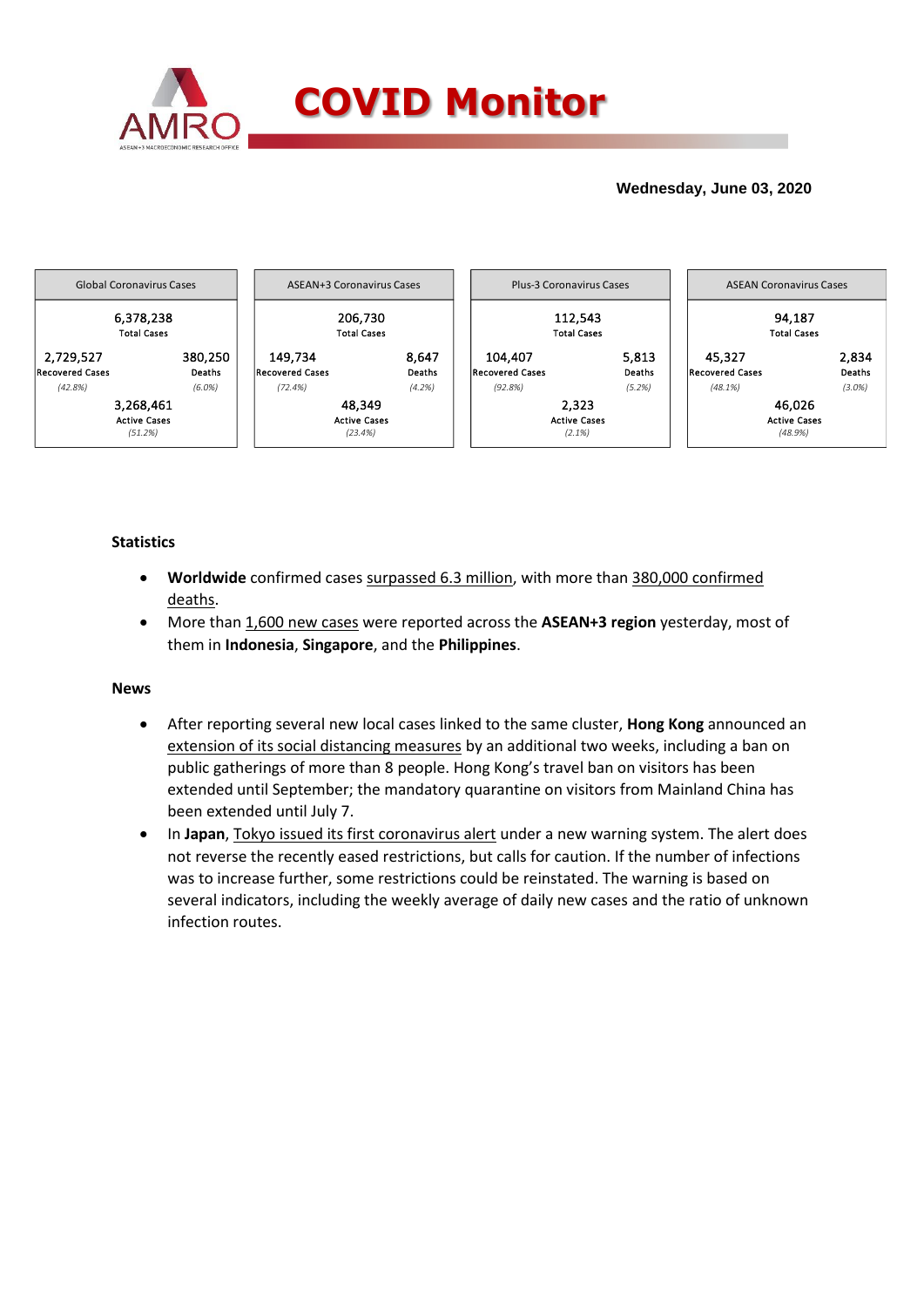

#### Overview of Confirmed COVID-19 Cases

Data as of 2/6/2020

| Economy              | <b>Total</b><br>Cases | Cases per 1M<br>Population | <b>New</b><br>Cases | <b>New Cases</b><br>per 1M Pop. | <b>New Cases</b><br>$(7$ -day avg $)^1$ | <b>ANew</b><br>Cases | ∆% New<br>Cases          | <b>Total</b><br><b>Deaths</b> | <b>New</b><br><b>Deaths</b> | <b>Fatality</b><br><b>Rate (%)</b> | <b>Total</b><br>Recovered | Recovery<br>Rate $(%)2$  | <b>Active</b><br>Cases |
|----------------------|-----------------------|----------------------------|---------------------|---------------------------------|-----------------------------------------|----------------------|--------------------------|-------------------------------|-----------------------------|------------------------------------|---------------------------|--------------------------|------------------------|
| Global               | 6,378,238             |                            | 112,386             |                                 |                                         | 13,480               | 1.8                      | 380,250                       | 4,707                       | 6.0                                | 2,729,527                 | 42.8                     | 3,268,461              |
| ASEAN+3              | 206,730               |                            | 1,643               |                                 |                                         | 91                   | 0.8                      | 8,647                         | 33                          | 4.2                                | 149,734                   | 72.4                     | 48,349                 |
| Plus-3               | 112,543               |                            | 106                 |                                 |                                         | 24                   | 0.1                      | 5,813                         | $\overline{4}$              | 5.2                                | 104,407                   | 92.8                     | 2,323                  |
| ASEAN                | 94,187                |                            | 1,537               |                                 |                                         | 67                   | 1.7                      | 2,834                         | 29                          | 3.0                                | 45,327                    | 48.1                     | 46,026                 |
|                      |                       |                            |                     |                                 |                                         |                      |                          |                               |                             |                                    |                           |                          |                        |
| China                | 83,023                | 59                         | $\,1\,$             | 0.0                             |                                         | $-4$                 | 0.0                      | 4,634                         | $\mathsf 0$                 | 5.6                                | 78,317                    | 94.3                     | 72                     |
| Hong Kong, China     | 1,093                 | 143                        | 6                   | 0.8                             |                                         | $\overline{3}$       | 0.6                      | $\overline{4}$                | $\mathbf 0$                 | 0.4                                | 1,038                     | 95.0                     | 51                     |
| Japan                | 16,837                | 134                        | 50                  | 0.4                             |                                         | 14                   | 0.3                      | 902                           | $\mathsf 3$                 | 5.4                                | 14,585                    | 86.6                     | 1,350                  |
| Korea                | 11,590                | 223                        | 49                  | 0.9                             |                                         | 11                   | 0.4                      | 273                           | $\mathbf{1}$                | 2.4                                | 10,467                    | 90.3                     | 850                    |
|                      |                       |                            |                     |                                 |                                         |                      |                          |                               |                             |                                    |                           |                          |                        |
| Indonesia            | 27,549                | 102                        | 609                 | 2.3                             |                                         | 142                  | 2.3                      | 1,663                         | 22                          | 6.0                                | 7,935                     | 28.8                     | 17,951                 |
| Malaysia             | 7,877                 | 237                        | 20                  | 0.6                             |                                         | $-18$                | 0.3                      | 115                           | $\mathsf 0$                 | 1.5                                | 6,470                     | 82.1                     | 1,292                  |
| Philippines          | 18,997                | 173                        | 359                 | 3.3                             |                                         | $-193$               | 1.9                      | 966                           | $\boldsymbol{6}$            | 5.1                                | 4,063                     | 21.4                     | 13,968                 |
| Singapore            | 35,836                | 6,285                      | 544                 | 95.4                            |                                         | 136                  | 1.5                      | 24                            | $\mathbf 0$                 | 0.1                                | 23,175                    | 64.7                     | 12,637                 |
| Thailand             | 3,083                 | 45                         | $\,1\,$             | 0.0                             |                                         | $\mathbf 0$          | 0.0                      | 58                            | $\mathbf 1$                 | 1.9                                | 2,966                     | 96.2                     | 59                     |
| Brunei Darussalam    | 141                   | 313                        | $\pmb{0}$           | 0.0                             |                                         | $\mathsf 0$          | 0.0                      | $\overline{2}$                | $\mathsf 0$                 | 1.4                                | 138                       | 97.9                     | $\mathbf{1}$           |
| Cambodia             | 125                   | $\overline{7}$             | $\mathbf 0$         | 0.0                             |                                         | 0                    | 0.0                      | $\overline{0}$                | $\mathbf 0$                 | 0.0                                | 123                       | 98.4                     | $\mathbf 2$            |
| Lao PDR              | 19                    | 3                          | $\pmb{0}$           | 0.0                             |                                         | 0                    | 0.0                      | $\mathbf 0$                   | $\mathbf 0$                 | 0.0                                | 16                        | 84.2                     | $\mathsf 3$            |
|                      | 232                   | $\overline{\mathbf{4}}$    | $\overline{4}$      | 0.1                             |                                         | 0                    |                          | 6                             | $\pmb{0}$                   | 2.6                                | 143                       | 61.6                     | 83                     |
| Myanmar<br>Vietnam   | 328                   | $\overline{3}$             | $\mathbf 0$         | 0.0                             |                                         | 0                    | 1.8<br>0.0               | $\mathbf 0$                   | $\mathbf 0$                 | 0.0                                | 298                       | 90.9                     | 30                     |
|                      |                       |                            |                     |                                 |                                         |                      |                          |                               |                             |                                    |                           |                          |                        |
| Belgium              | 58,615                | 5,089                      | 98                  | 8.5                             |                                         | $-38$                | 0.2                      | 9,505                         | 19                          | 16.2                               | 15,934                    | 27.2                     | 33,176                 |
| France               | 188,450               | 2,899                      | 2,498               | 38.4                            |                                         | 2,397                | 1.3                      | 28,886                        | 107                         | 15.3                               | 66,485                    | 35.3                     | 93,079                 |
| Germany              | 183,879               | 2,216                      | 285                 | 3.4                             |                                         | 101                  | 0.2                      | 8,563                         | 8                           | 4.7                                | 166,609                   | 90.6                     | 8,707                  |
| Italy                | 233,515               | 3,877                      | 318                 | 5.3                             |                                         | 118                  | 0.1                      | 33,530                        | 55                          | 14.4                               | 160,092                   | 68.6                     | 39,893                 |
| Netherlands          | 46,647                | 2,699                      | 102                 | 5.9                             |                                         | $-1$                 | 0.2                      | 5,967                         | 5                           | 12.8                               |                           | $\overline{\phantom{a}}$ |                        |
| Spain                | 239,932               | 5,120                      | 294                 | 6.3                             |                                         | 135                  | 0.1                      | 28,752                        | $\mathbf 0$                 | 12.0                               | 150,376                   | 62.7                     | 53,521                 |
| Switzerland          | 30,874                | 3,570                      | $\overline{3}$      | 0.3                             |                                         | -6                   | 0.0                      | 1,920                         | $\mathbf 0$                 | 6.2                                | 28,500                    | 92.3                     | 454                    |
| United Kingdom       | 277,985               | 4,133                      | 1,653               | 24.6                            |                                         | 83                   | 0.6                      | 39,369                        | 324                         | 14.2                               |                           | $\sim$                   |                        |
|                      |                       |                            |                     |                                 |                                         |                      |                          |                               |                             |                                    |                           |                          |                        |
| Brazil               | 555,383               | 2,627                      | 28,936              | 136.9                           |                                         | 17,338               | 5.5                      | 31,199                        | 1,262                       | 5.6                                | 223,638                   | 40.3                     | 300,546                |
| Canada               | 93,960                | 2,485                      | 672                 | 17.8                            |                                         | $-137$               | 0.7                      | 7,477                         | 73                          | 8.0                                | 50,725                    | 54.0                     | 35,758                 |
| Chile                | 108,686               | 5,586                      | 3,528               | 181.3                           |                                         | $-1,942$             | 3.4                      | 1,188                         | 75                          | 1.1                                | 44,946                    | 41.4                     | 86,173                 |
| Mexico               | 97,326                | 766                        | 3,891               | 30.6                            |                                         | 1,120                | 4.2                      | 10,637                        | 470                         | 10.9                               | 69,749                    | 71.7                     | 16,940                 |
| Peru                 | 170,039               | 5,180                      |                     |                                 |                                         |                      | $\overline{\phantom{a}}$ | 4,634                         | $\mathbf 0$                 | 2.7                                | 69,257                    | 40.7                     | 96,148                 |
| <b>United States</b> | 1,827,618             | 5,521                      | 20,738              | 62.6                            |                                         | -9                   | 1.1                      | 106,029                       | 1,029                       | 5.8                                | 463,868                   | 25.4                     | 1,257,721              |
|                      |                       |                            |                     |                                 |                                         |                      |                          |                               |                             |                                    |                           |                          |                        |
| Australia            | 7,229                 | 278                        | 8                   | 0.3                             |                                         | $-11$                | 0.1                      | 103                           | $\mathsf 0$                 | 1.4                                | 6,636                     | 91.8                     | 491                    |
| India                | 207,191               | 151                        | 8,821               | 6.4                             |                                         | 1,060                | 4.4                      | 5,829                         | 221                         | 2.8                                | 100,285                   | 48.4                     | 101,077                |
| Iran                 | 157,562               | 1,872                      | 3,117               | 37.0                            |                                         | 138                  | 2.0                      | 7,942                         | 64                          | 5.0                                | 123,077                   | 78.1                     | 26,543                 |
| Russia               | 423,186               | 2,886                      | 8,858               | 60.4                            |                                         | 373                  | 2.1                      | 5,031                         | 182                         | 1.2                                | 186,602                   | 44.1                     | 231,553                |
| Saudi Arabia         | 89,011                | 2,560                      | 1,869               | 53.8                            |                                         | $-12$                | 2.1                      | 549                           | 24                          | 0.6                                | 65,790                    | 73.9                     | 22,672                 |
| Turkey               | 165,555               | 1,970                      | 786                 | 9.4                             |                                         | $-41$                | 0.5                      | 4,585                         | 22                          | 2.8                                | 129,921                   | 78.5                     | 31,049                 |

Source: Haver Analytics, sourced from John Hopkins University; AMRO staff calculations.<br>Notes: New cases since previous day. Δ% refers to percentage change since previous day. Fatality rate measured as deaths per confirme

2/ Recovery rate is a proxy for the stage of the cycle.